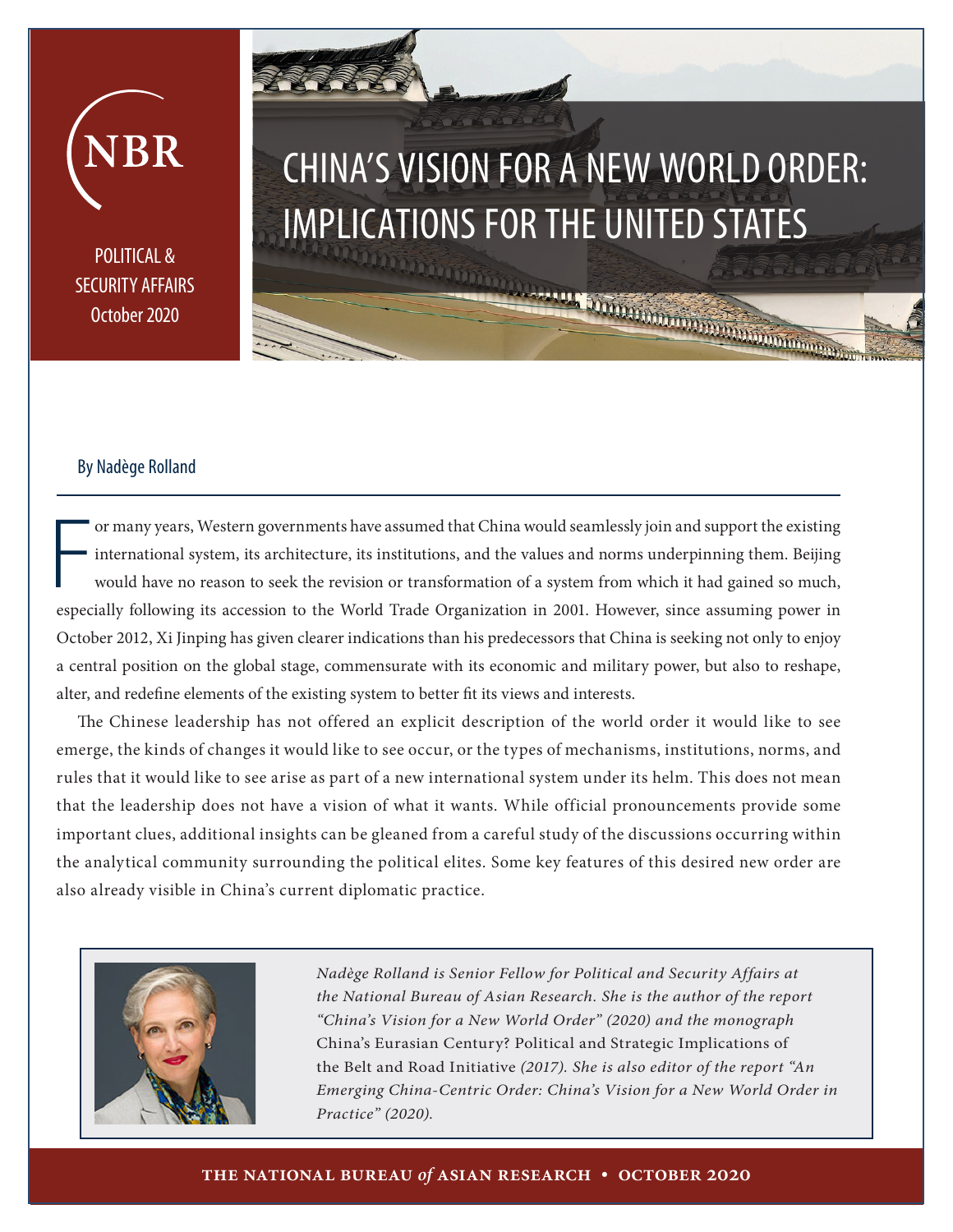For over a year, the National Bureau of Asian Research (NBR) carefully studied both Chinese official statements and scholarly writings envisioning a future China-led world order. Through the additional examination of seven case studies across countries and functional domains, NBR then attempted to identify the main features of Beijing's preferred arrangements as they have already appeared. Drawing on our research, we have identified four key takeaways along with four implications and policy options for U.S. leaders.

### RESEARCH FINDINGS

*A vision inspired by China's past and infused with Leninist principles of power.* The Chinese party-state, assisted by scholars and intellectuals, is conducting substantial research to consider what a China-led world order would entail. As it does so, the partystate has rejected Western models and instead primarily revisited historical and traditional Chinese conceptions of empire—*tianxia* (everything under heaven) and the tributary system.

Although they rely heavily on past models of Chinese supremacy, political and intellectual elites eschew the question of the normative underpinnings of their vision. The China-led world order they envision is not rooted in traditional Chinese wisdom or Confucianist principles; nor is it entrenched in Communist revolutionary ideals. At the same time, references to China's imperial past do not mean Beijing merely seeks symbolic manifestations of deference from others. Its vision is rooted in the Leninist idea of power and domination. Leninist concepts of penetration, subversion, and access for the pursuit of specific objectives are also used in practice to support China's expansion. In sum, China's vision is where tianxia meets Leninism.

*A partial system that is neither global nor regional.*  Beijing does not seem to aim at a complete overthrow of the current international order. Instead, at least in the medium term, the objective seems to be the building of a new, partial system carved out of the existing order.

This subsystem would be hierarchical—with China at the top as well as at the center—and asymmetrical. China would be the biggest, most powerful, and most technologically advanced state, with smaller, weaker, subordinated states circling in its orbit. The China-led order would not be global, but neither would it be merely regional. Indeed, it could eventually expand to include much of the developing, non-Western world, where the power asymmetry would be manifest.

*Loose control exerted in the shadow of China's dominance.* Within the confines of this subsystem, China would not seek total, tight control over or full absorption of other countries. Instead, it would focus on developing deep interdependencies, created in the shadow of the country's economic and military dominance, making it extremely difficult for other states to challenge the system from a position of strength. The political, economic, and security benefits gained through their relations with China would serve both as incentives to perpetuate the system and as leverage to force compliance.

Within the confines of this subsystem, China would not necessarily want other countries to replicate its own political system or governance model. It would prefer, however, that liberal democratic values and principles be suppressed. It would also encourage others to mirror its domestic policies over a wide range of areas, including law and processes, education and media, development and aid, and industrial standards and norms.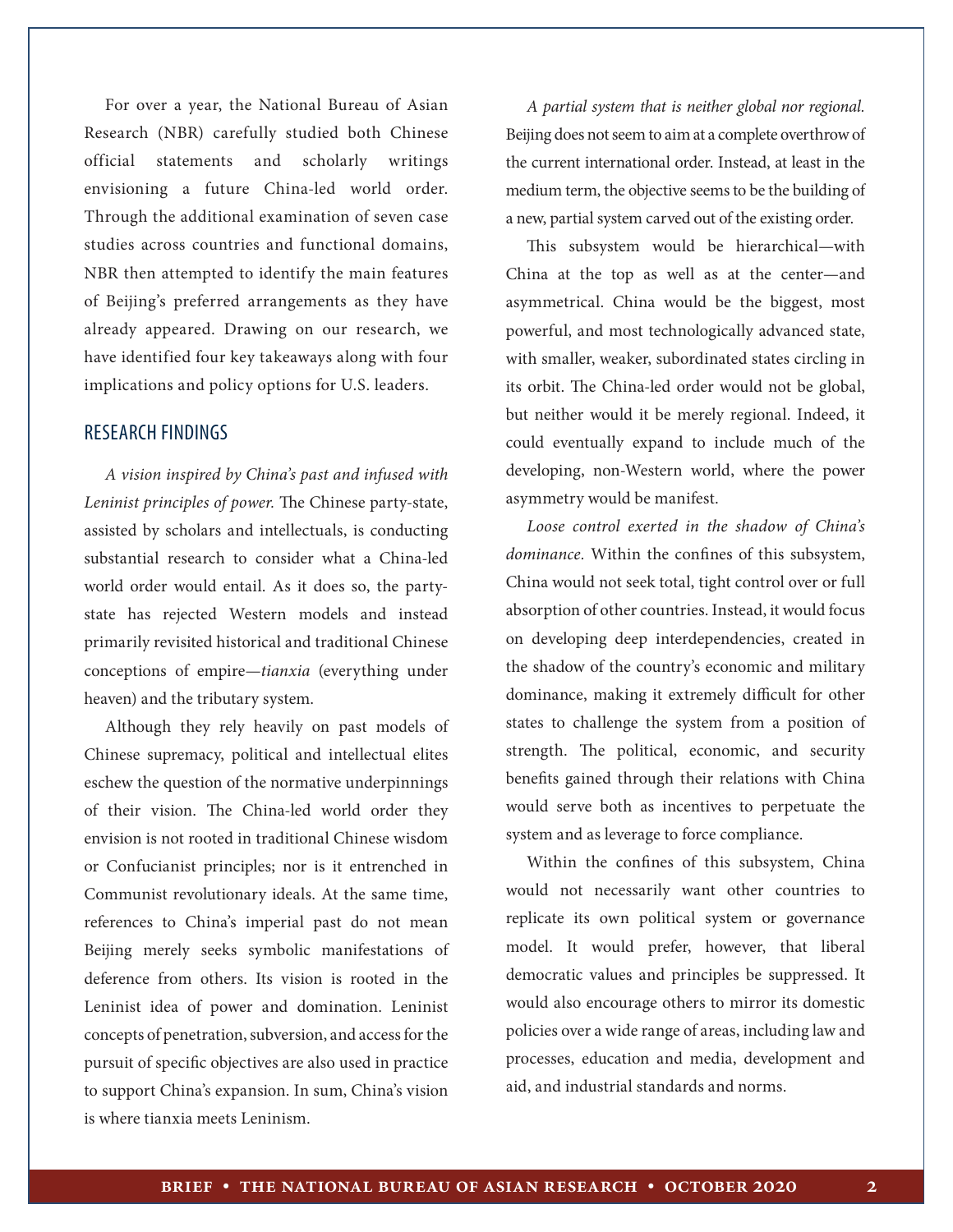In sum, Beijing seems to favor a partial, loose, and malleable hegemony. This hegemony is partial because it implies the existence of a sphere of influence as opposed to an ambition to rule the world; loose, because Beijing does not seem to envision direct or absolute control over foreign territories or governments; and malleable, because the countries included under Chinese hegemony do not seem to be strictly defined along geographic, cultural, or ideological lines, as long as they respect China's predominance.

*A work in progress.* The Belt and Road Initiative is central to Beijing's strategic undertakings. It is the backbone of the new world order that the Chinese leadership wants to see emerge, and its various components are used to engrain China's long-term influence in the developing and emerging world. This piecemeal acquisition of influence, driven by opportunism, is also guided by a strategic logic that points toward the maximization of power.

China's vision is still taking shape, and its present form may be transient rather than permanent. A partial order could be an intermediary step toward full hegemony, if China's material circumstances permit and no countervailing power emerges. The use of military force and coercion, although not now envisaged as a primary tool to achieve strategic objectives, would likely become an additional option as China's capabilities grow uncontested within the subsystem.

## IMPLICATIONS AND POLICY OPTIONS FOR THE UNITED STATES

Because of the loose, partial, and malleable nature of China's envisioned hegemony, and the fact it is still in its infancy, the United States can attempt to shape China's vision in ways that are more beneficial to U.S. interests. Below are four options for working toward this goal.

*Focus on new areas of competition.* China's vision for a new world order points to two main areas of priority: the developing, non-Western, non-democratic world and the existing international institutions. Both should be recognized as areas where the U.S.-China strategic competition is unfolding and thus given greater attention by the U.S. government.

This does not necessarily mean that the United States should attempt to counter every Chinese move everywhere around the globe. In a context of resource constraints, the U.S. government should establish a hierarchy of priorities, engage in an economy of force effort, consider potential Chinese vulnerabilities to exploit, and adopt cost-imposing strategies.

China's interest in the "global South" also points to the importance of non-allies—smaller players that could partner with the United States in countering Chinese efforts. It also suggests the importance for the United States of continuing to balance China in its own backyard. If kept in check in East Asia, Beijing will be less capable of expanding in other geographic areas or of establishing a wide Sinocentric sphere of influence.

China's expansion is primarily based not on the use of military instruments but on the use of economic statecraft and the expansion of efforts to shape the external environment through both influence operations and "discourse power"—the power to embed ideas and norms that underpin the international order. The U.S. government should pay attention to both and consider them as domains of competition on par with the military domain.

*Deploy a proactive public diplomacy.* For many countries around the world, there may be no essential difference between Chinese hegemony and U.S. leadership, believing that "great powers will do what